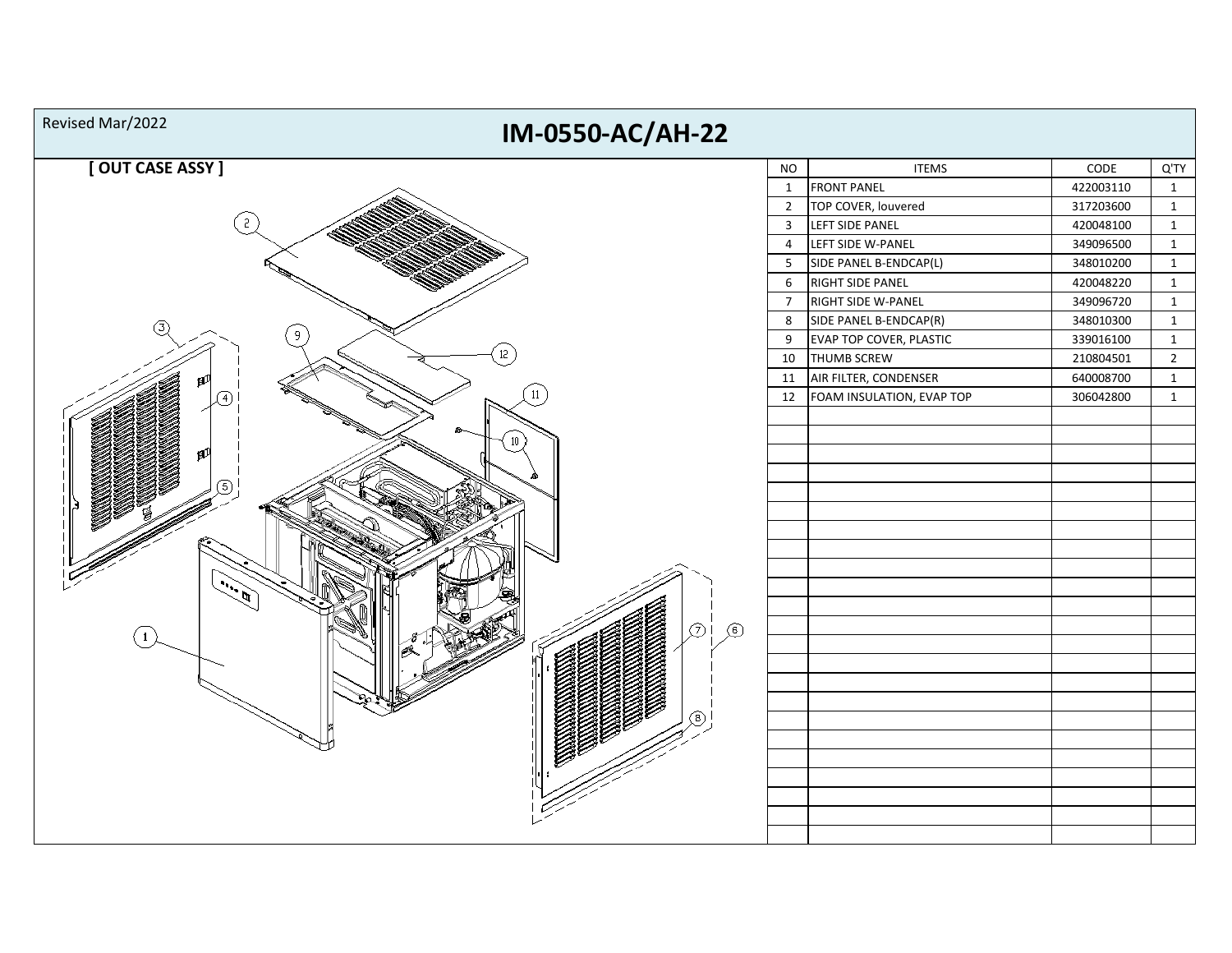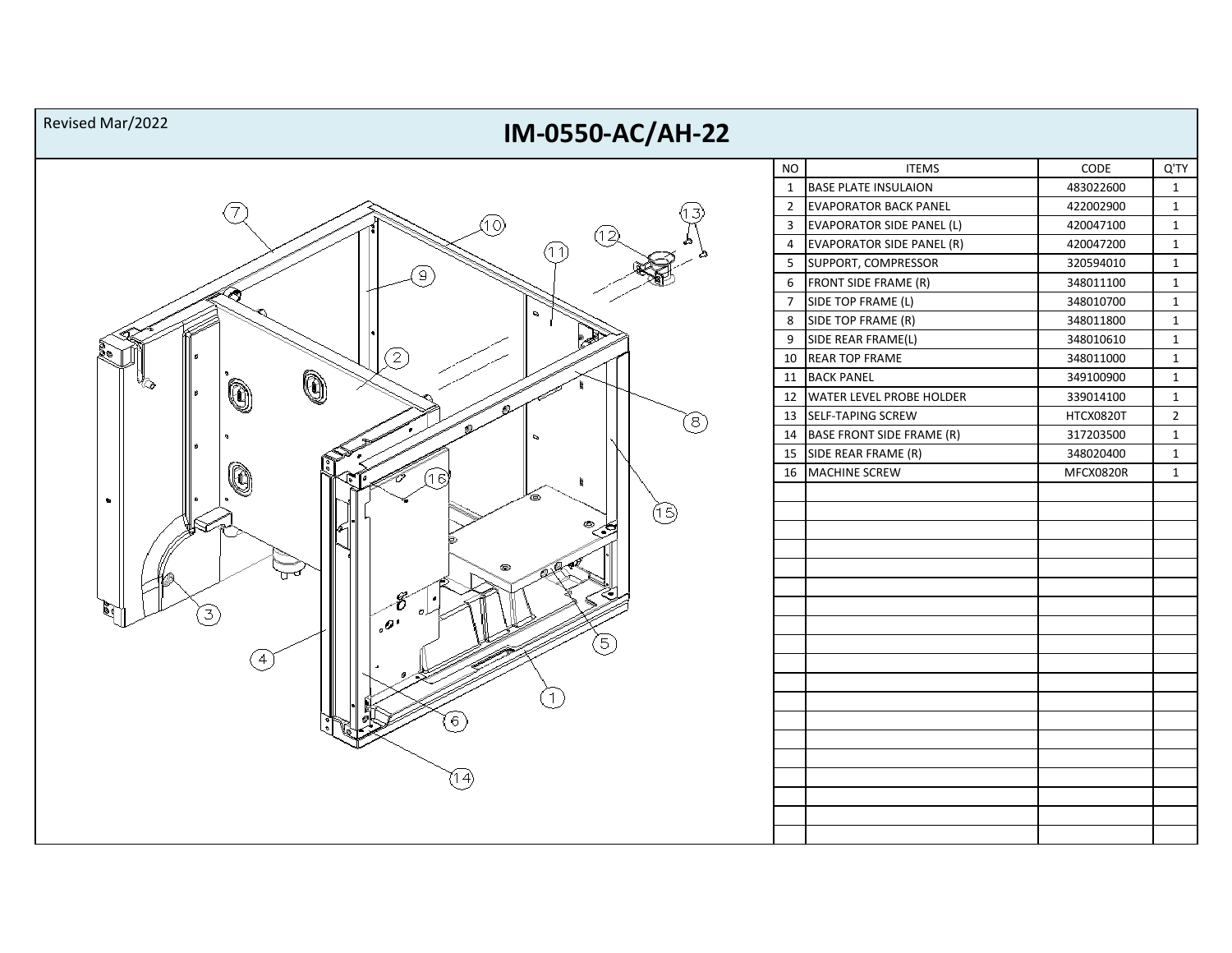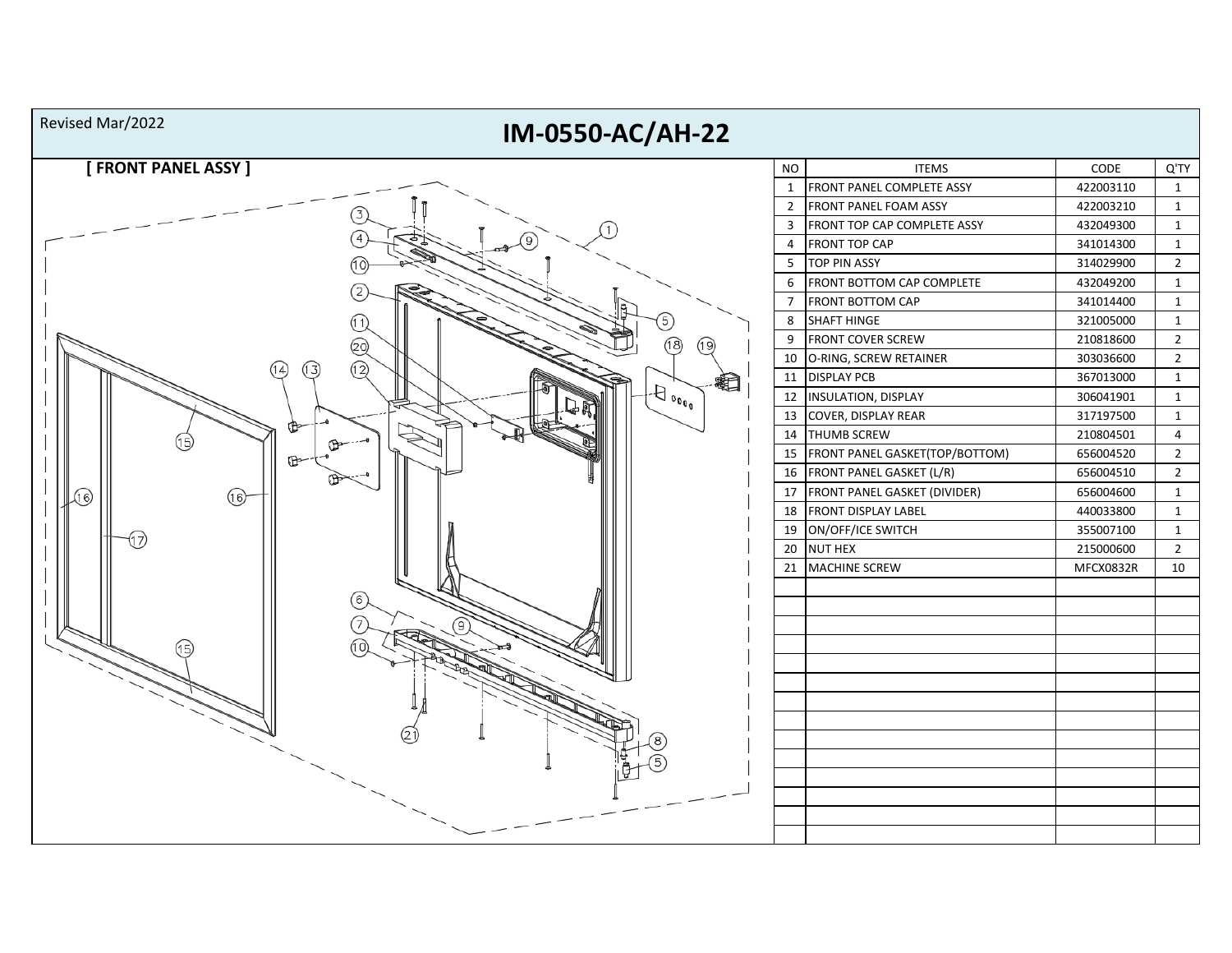| Revised Mar/2022<br>IM-0550-AC/AH-22 |                 |                                                                                    |                 |                |  |  |
|--------------------------------------|-----------------|------------------------------------------------------------------------------------|-----------------|----------------|--|--|
| [CONTROL BOX TOTAL]                  | <b>NO</b>       | <b>ITEMS</b>                                                                       | $\mathsf{CODE}$ | Q'TY           |  |  |
|                                      | $\overline{2}$  | <b>CONTROL BOX</b>                                                                 | 374143900       | $\mathbf{1}$   |  |  |
|                                      | $\overline{3}$  | MAIN CIRCUIT BOARD                                                                 | 367013400       | $\mathbf{1}$   |  |  |
|                                      | $3 - 1$         | MAIN & FND PCB KIT_F90SEC (V1.2)                                                   | 367013400F90    | $\mathbf{1}$   |  |  |
|                                      | $\overline{4}$  | MAGNETIC CONTACTOR                                                                 | 322002200       | $\mathbf{1}$   |  |  |
|                                      | 5               | FND CIRCUIT BOARD                                                                  | 367013100       | $\mathbf{1}$   |  |  |
|                                      | 6               | MACHINE SCREW                                                                      | MPCX0610L       | $\overline{4}$ |  |  |
| 5<br>2<br>C<br>6<br>3<br>O<br>8      | $\overline{7}$  | MACHINE SCREW                                                                      | MTCX0812R       | $\overline{2}$ |  |  |
|                                      | 8               | <b>CONTROL BOX COVER</b>                                                           | 374144300       | $\mathbf 1$    |  |  |
| 0<br>V<br>$\infty$<br>Δ              | $\overline{3}$  | NEW DESIGN (starting with serial number VB/ $\sim$ )<br>MAIN CIRCUIT BOARD (FLOAT) | 415011900       | $\mathbf{1}$   |  |  |
| ſ                                    | $5\phantom{.0}$ | <b>FND CIRCUIT BOARD (FLOAT)</b>                                                   | 415011800       | $\mathbf{1}$   |  |  |
| 79<br>O<br>ଙ<br>$\infty$<br>S        |                 |                                                                                    |                 |                |  |  |
|                                      |                 |                                                                                    |                 |                |  |  |
|                                      |                 |                                                                                    |                 |                |  |  |
|                                      |                 |                                                                                    |                 |                |  |  |
|                                      |                 |                                                                                    |                 |                |  |  |
|                                      |                 |                                                                                    |                 |                |  |  |
|                                      |                 |                                                                                    |                 |                |  |  |
|                                      |                 |                                                                                    |                 |                |  |  |
|                                      |                 |                                                                                    |                 |                |  |  |
|                                      |                 |                                                                                    |                 |                |  |  |
|                                      |                 |                                                                                    |                 |                |  |  |
|                                      |                 |                                                                                    |                 |                |  |  |
|                                      |                 |                                                                                    |                 |                |  |  |
|                                      |                 |                                                                                    |                 |                |  |  |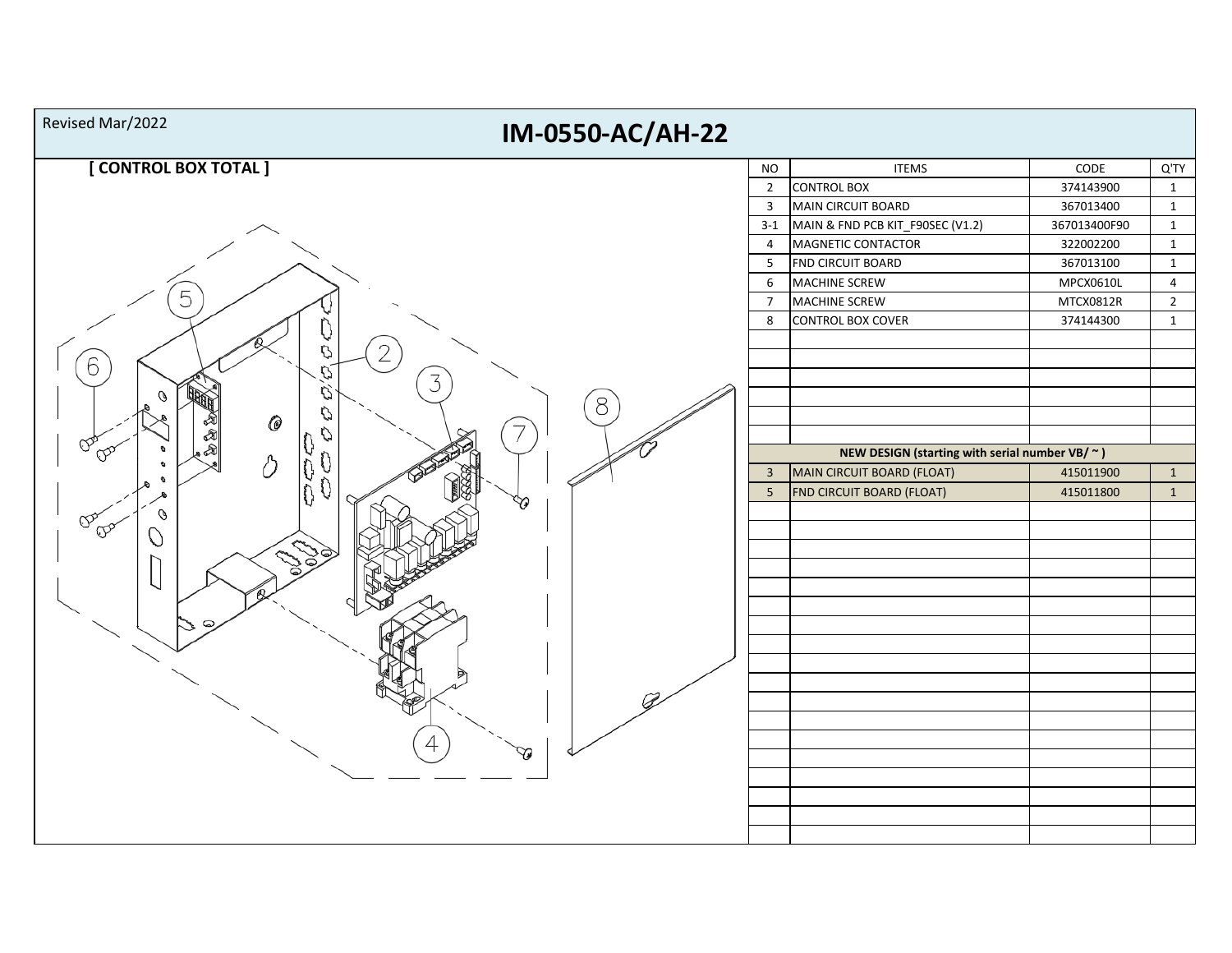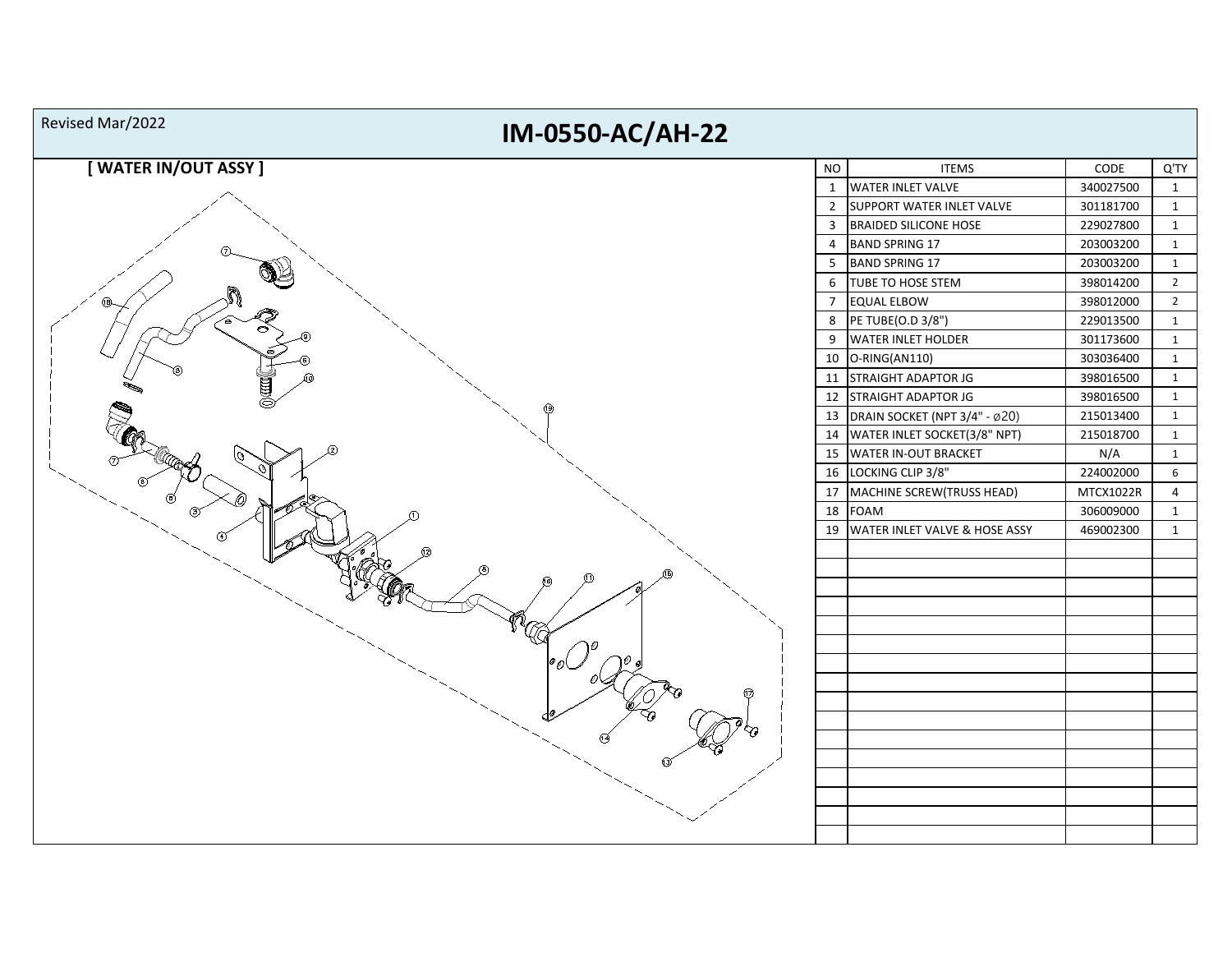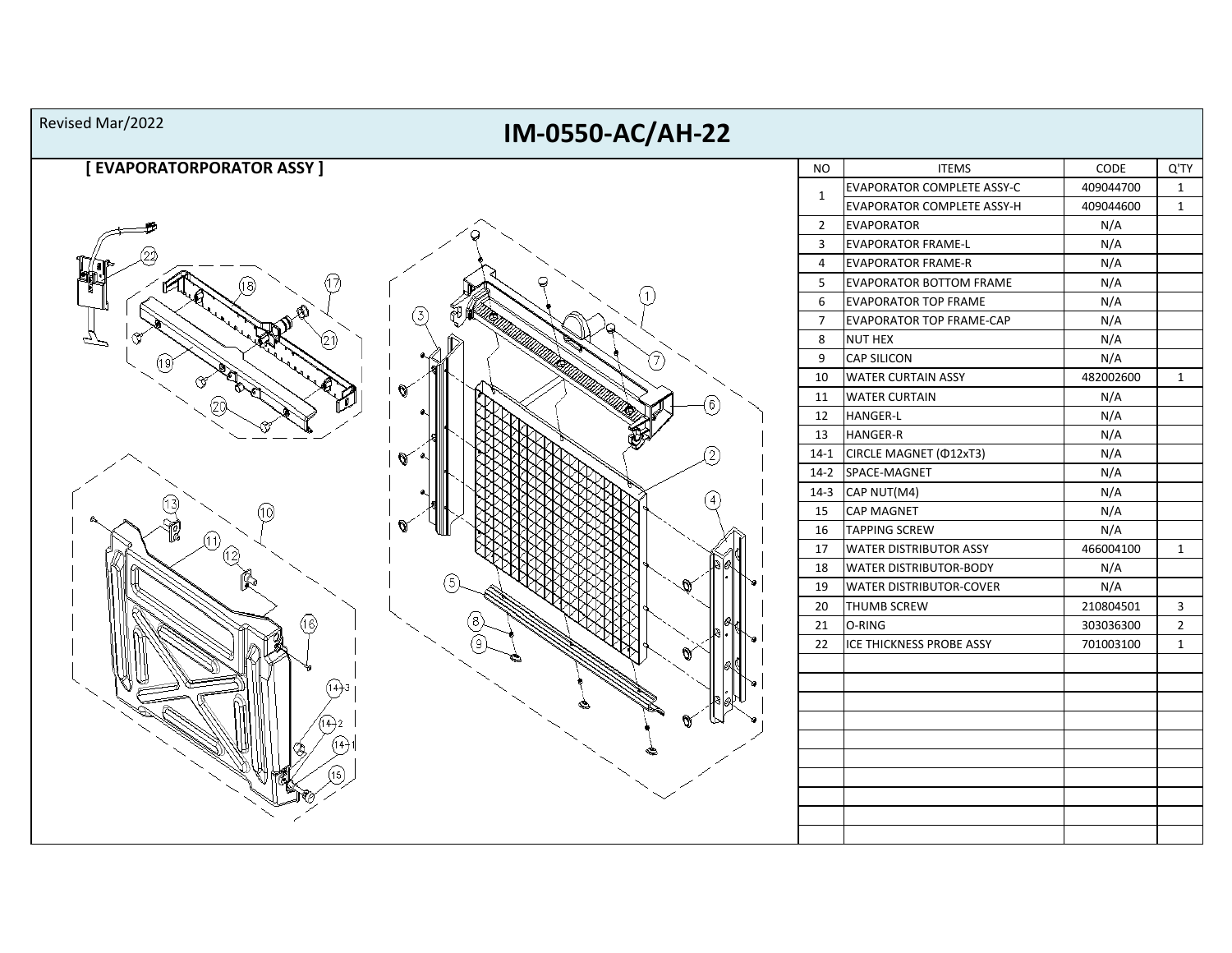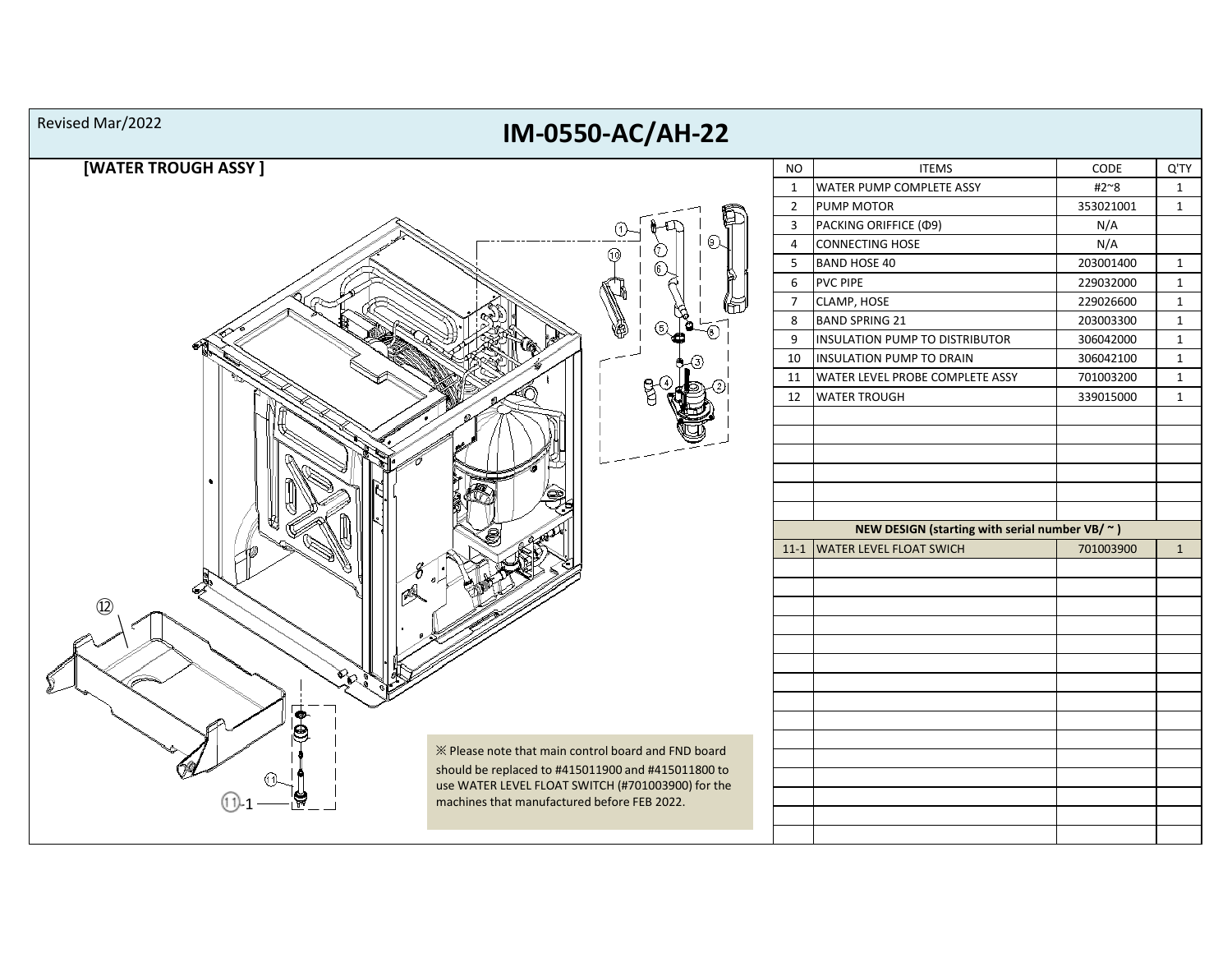